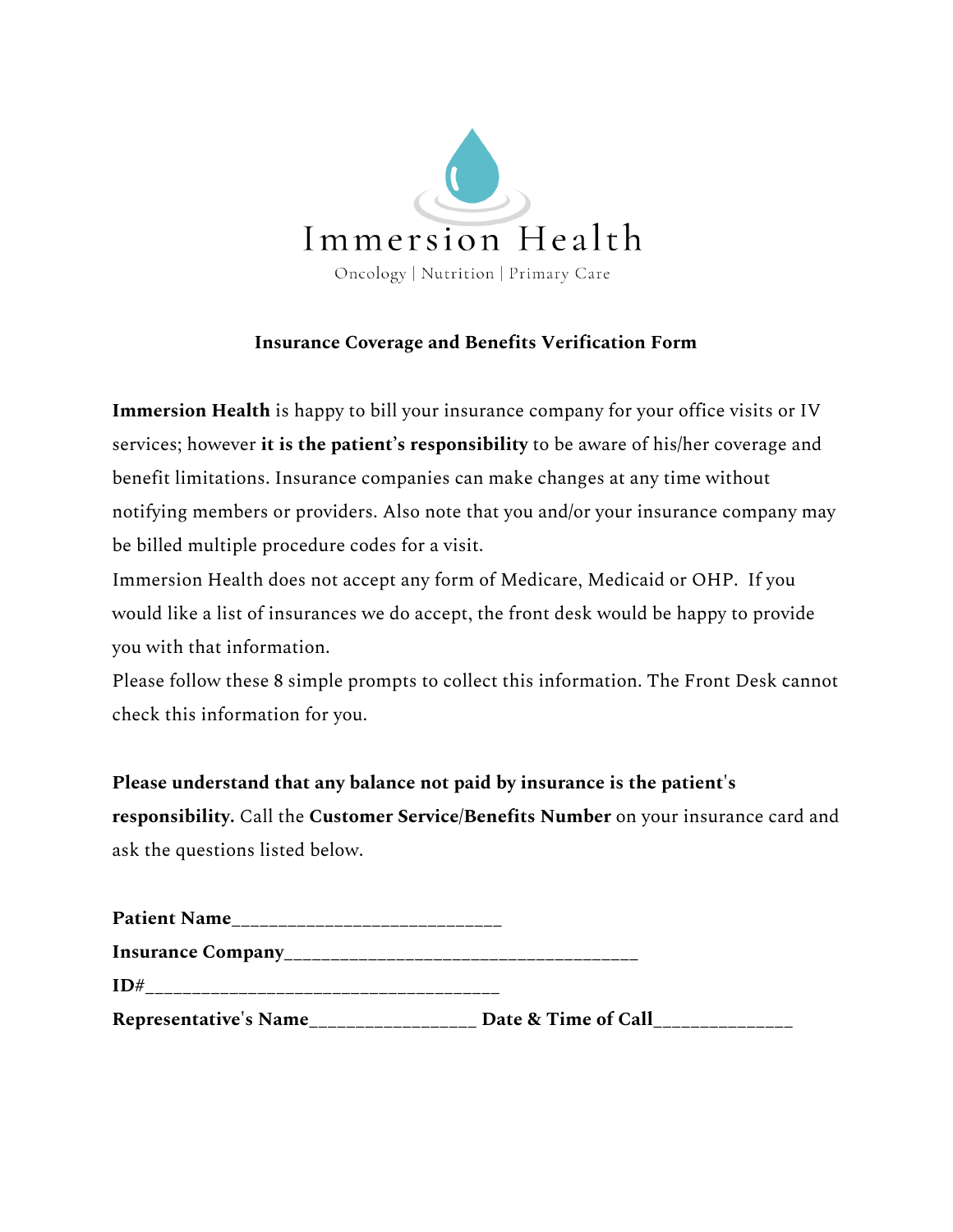|    | 1. Does my policy include IV Service benefits? Y or N                                         |  |  |
|----|-----------------------------------------------------------------------------------------------|--|--|
|    | a. Do I have:                                                                                 |  |  |
|    | b. A Co-Pay or Co-Insurance? Y or N Amount \$_________                                        |  |  |
|    | Note: Immersion Health does not take Co-pays or Co-insurance in the clinic. At the very least |  |  |
|    | you will get bills for your Co-pays and Co-Insurance later on.                                |  |  |
|    | 2. What is the maximum dollar amount, or maximum number of treatments                         |  |  |
|    | available for office visits or IV services per year? Amount____________ Met to                |  |  |
|    | $date_{\_\_\_\_\_\_\_\_\_\_\_\_\_\_\_\_\_\_\_\_\_\_}$                                         |  |  |
|    | 3. Is Dr. Greg Nigh ND, LAc In-Network or a Preferred Provider with my                        |  |  |
|    | insurance? Y or N                                                                             |  |  |
|    | a. If No: Do I have "Out-of-Network coverage" for IV services or office                       |  |  |
|    | Y or N<br>visits?                                                                             |  |  |
|    | 4. Are office visits or IV services subject to a deductible? Y or N                           |  |  |
|    | a. If Yes: What is my deductible for the year?________________                                |  |  |
|    | b. How much of it has been met so far?_______________                                         |  |  |
|    | 5. Are the office visit CPT Codes 99204, 99212, 99213, 99214, 99215, covered by               |  |  |
|    | my insurance? Y or N                                                                          |  |  |
|    | a. Amount covered (dollar or percentage)?___________                                          |  |  |
|    | 6. Are the IV Service codes 96365, 96366, 96368 or others covered by my                       |  |  |
|    | insurance? Y or N                                                                             |  |  |
|    | a. Amount Covered (Dollar or Percentage)?____________________                                 |  |  |
|    | 7. Is a referral necessary in order to see Dr. Greg Nigh ND, LAc? Y or N                      |  |  |
|    |                                                                                               |  |  |
| 8. | When did my coverage begin and when is it valid through?                                      |  |  |
|    | a. Beginning Date of Coverage_______________ Ending                                           |  |  |
|    | Date_________________                                                                         |  |  |
|    | b. Does my insurance plan follow a Fiscal or Calendar year schedule? Circle                   |  |  |
|    | <b>One</b>                                                                                    |  |  |